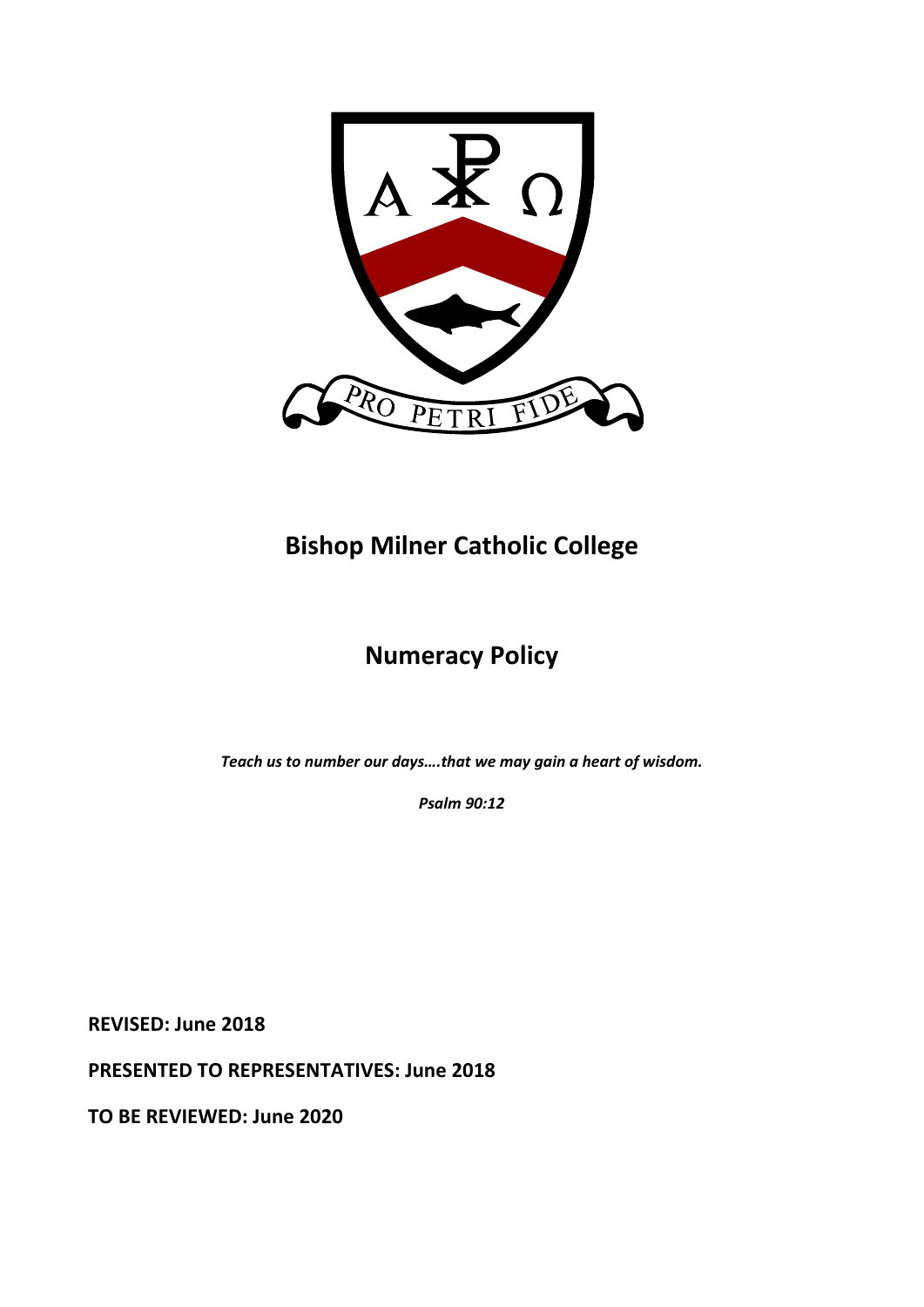### **Definition of Numeracy**

Numeracy can mean many different things. There is numeracy as the foundation of mathematics, the concepts learnt in school and necessary for understanding more advanced mathematics, such as quadratic equations, statistical analysis and calculus. Or in contrast, numeracy is seen purely as the ability to perform simple number calculations i.e. a subset of wider mathematics.

Then there is numeracy in terms of its purpose or its function: numeracy skills are those required to do a job (for example, using spreadsheets, calculating invoices) or to be an engaged citizen (for example, making sense of statistics reported in the media).

 **'Mathematical literacy is an individual's capacity to identify and understand the role that mathematics plays in the world, to make well‐founded judgements and to use and engage with mathematics in ways that meet the needs of that individual's life as a constructive, concerned and reflective citizen'. (PISA‐ Programme of International Student Assessment)** 

This definition allows us to focus on the development of numeracy skills and on improving life outcomes for our students. It implies the essential skills needed for solving problems, processing information, making decisions and interpreting data. Being numerate is about appreciating number relationships and interpreting answers, and not just about doing calculations.

#### **Everyday uses of numeracy include:**

- •being able to manage family budgets credit cards, offers at supermarkets and so on
- •being able to estimate in all kinds of situations, e.g. journey speed, time and distance, roughly how much a bill will be or your expected bank balance at the end of the month
- •being able to critically assess statistics used by advertisers or politicians

As a consequence, at Bishop Milner Catholic College our aim is develop the numeracy skills of all our students by consistent and accurate application across the curriculum. As numeracy is a key skill in life and learning all students are entitled to quality experiences in this area. The teaching of numeracy is the responsibility of all staff and the college's approaches should be as consistent as possible across the curriculum linked to the raising of achievement for all students.

#### We therefore need to:

- 1. Continue to raise the profile of numeracy within the school
- 2. Raise standards of numeracy
- 3. Make numeracy teaching an overt part of every curriculum area
- 4. Increase the frequency in which Numeracy skills are made explicit in other subject areas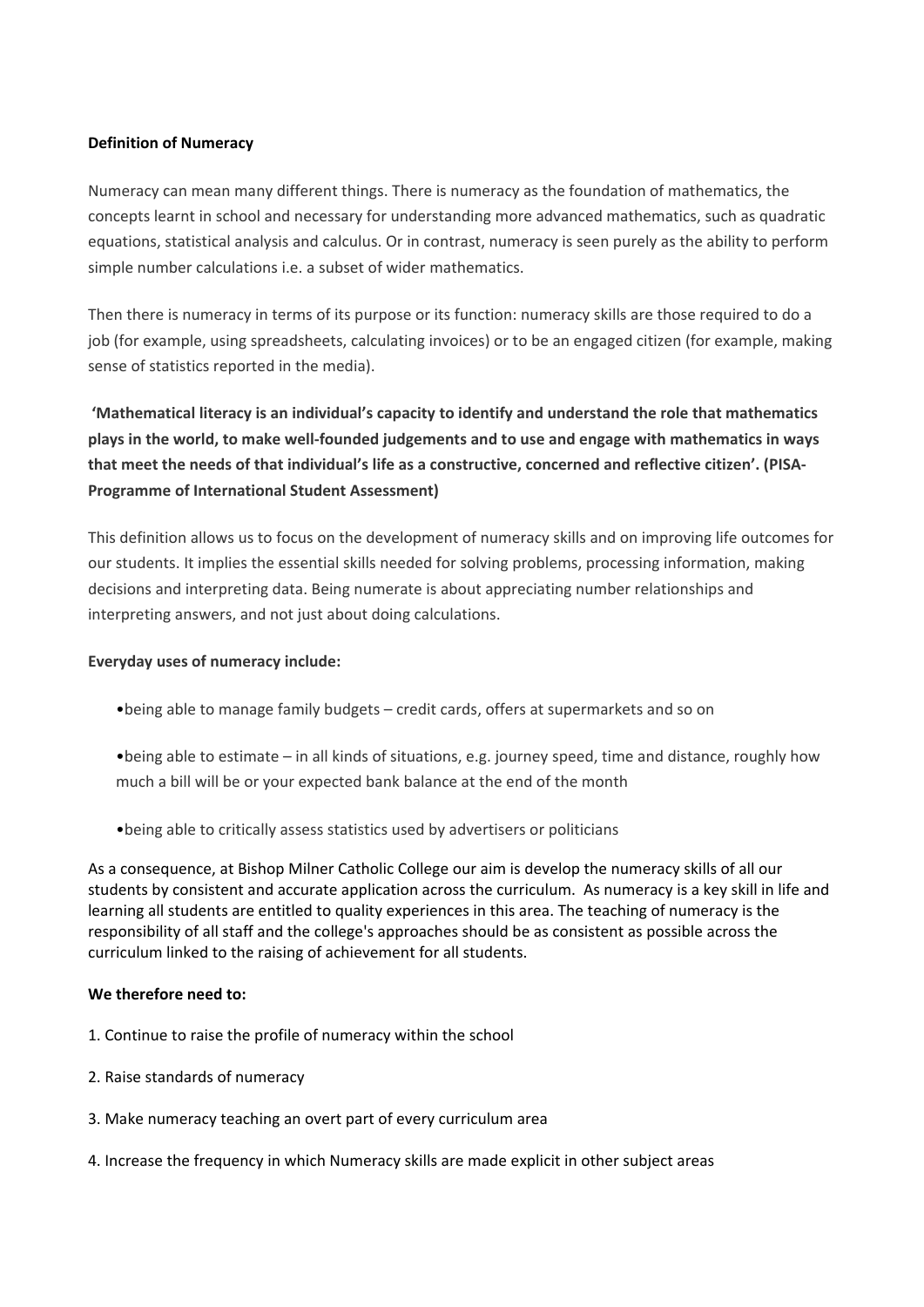5. Provide opportunities to increase the Numeracy skills of those pupils who are not meeting required standards.

### **Underpinned by:**

- Creating a positive and attractive environment which celebrates numeracy
- Providing role models through celebrating the successes of older students

• Ensuring that there are activities in the curriculum to allow pupils to learn and practise their range of numeracy skills

- Displaying high quality examples of numeracy being applied across the curriculum
- Providing CPD on teaching numeracy as appropriate.

#### **Numeracy‐Departmental/Teacher Action**

All departments should assist our learners to acquire proficiency in numeracy. The outcome should be numerate students who are confident enough to tackle mathematical problems in a variety of real life scenarios without going immediately to teachers or friends for help.

#### **Each Department will as a consequence:**

Contribute to the raising of numeracy standards within their curriculum area by:

• Recognising that not all students will have the same numerical skills and when unsure of the capabilities of particular students the Mathematics department should be consulted.

- •The provision of high quality exemplar materials
- •The use of ICT
- •Displaying examples of numeracy within curriculum based contexts
- Highlighting opportunities for the use of numeracy within their subject area
- Endeavouring to ensure that materials presented to students will match their capability both in subject content and in numerical demands
- Ensuring that all staff are familiar with this policy and the associated guidelines

• Analyse pupils performance on public examinations and liaise with the mathematics department if any issues with numerical calculation have arisen.

#### **All teachers should:**

•Have the highest expectations of the students and ensure that the numerical content is of a high standard.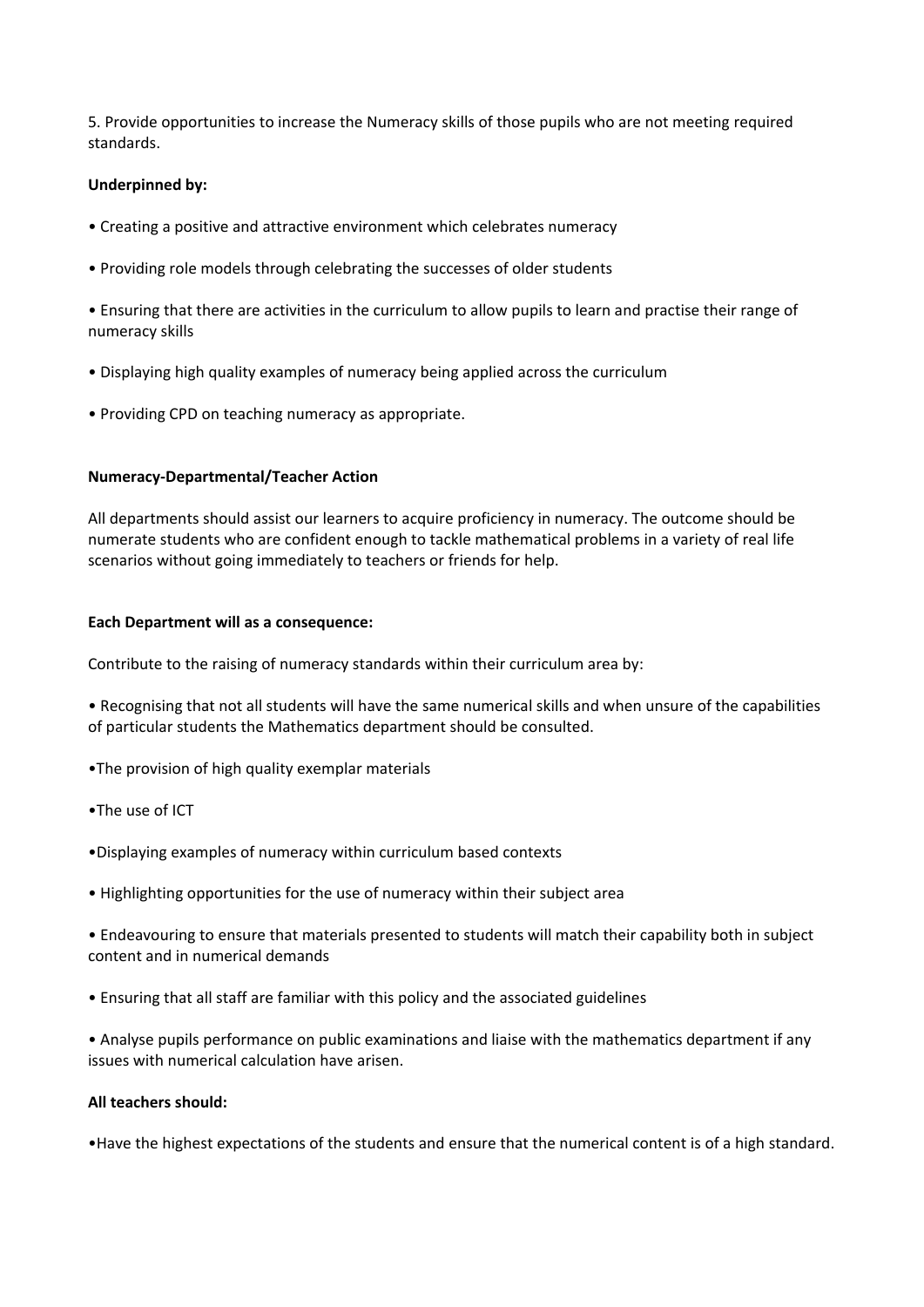•Discourage students from writing down answers only and encourage them to show their numerical working out within the main body of their work.

•Encourage the use of estimation particularly for checking work.

•Encourage students to write mathematically correct statements.

•Recognise that there is never only one correct method and students are competent in explaining their own methods if it differs from those being chosen as preferred methods by the college.

•Allow and encourage students to 'vocalise' their numerical skills ‐ a necessary step towards full understanding for many learners.

•Not make assumptions that all pupils in their class will have the same mathematical ability.

• Help students to understand the methods they are using or being taught ‐ students gain more and are likely to remember much more easily if they understand rather than are merely repeating by rote.

• Encourage students to use non‐calculator methods whenever possible.

•Encourage students to use the correct language e.g. use the word **mean** rather than **average.**

### **If problems with numeracy are identified then the Mathematics department need to be informed and will if possible adjust the teaching programme to address the weakness.**

#### **Numeracy across the Curriculum**

Mathematical skills can be consolidated and enhanced when students have opportunities to apply and develop them across the curriculum. Poor numeracy skills, in particular, hold back a learner's progress and can lower their self esteem. To improve these skills is a whole school matter. Each department will be reminded on a regular basis to identify the contribution it makes towards numeracy and other mathematical skills so that students become confident at tackling mathematics in any context.

As a result, there should be opportunities for students to use and apply numeracy skills in a wide variety of contexts and students will be using a range of strategies and methods. The development of the college set methods booklet will give departments a starting point to aid them in the delivery of key skills.

In essence, numeracy contributes to all curriculum areas and often provides practical applications of skills acquired in mathematics lessons. It is therefore a good opportunity to apply and use mathematics in real contexts.

Departments are encouraged to liaise with the Maths department to improve their own skills in light of the most recent changes to GCSE and A‐level specifications.

**Art and Design:** Students use numeracy in many areas in Art and Design. Many patterns and constructions are based on special ideas and properties of shapes, including symmetry. Designs may need to be enlarged or reduced introducing ideas of ratio and scale factor. In areas of sculpture proportion and measurement are used. When mixing paints, students use ratio and proportion to produce different shades and colours from the three primary colours.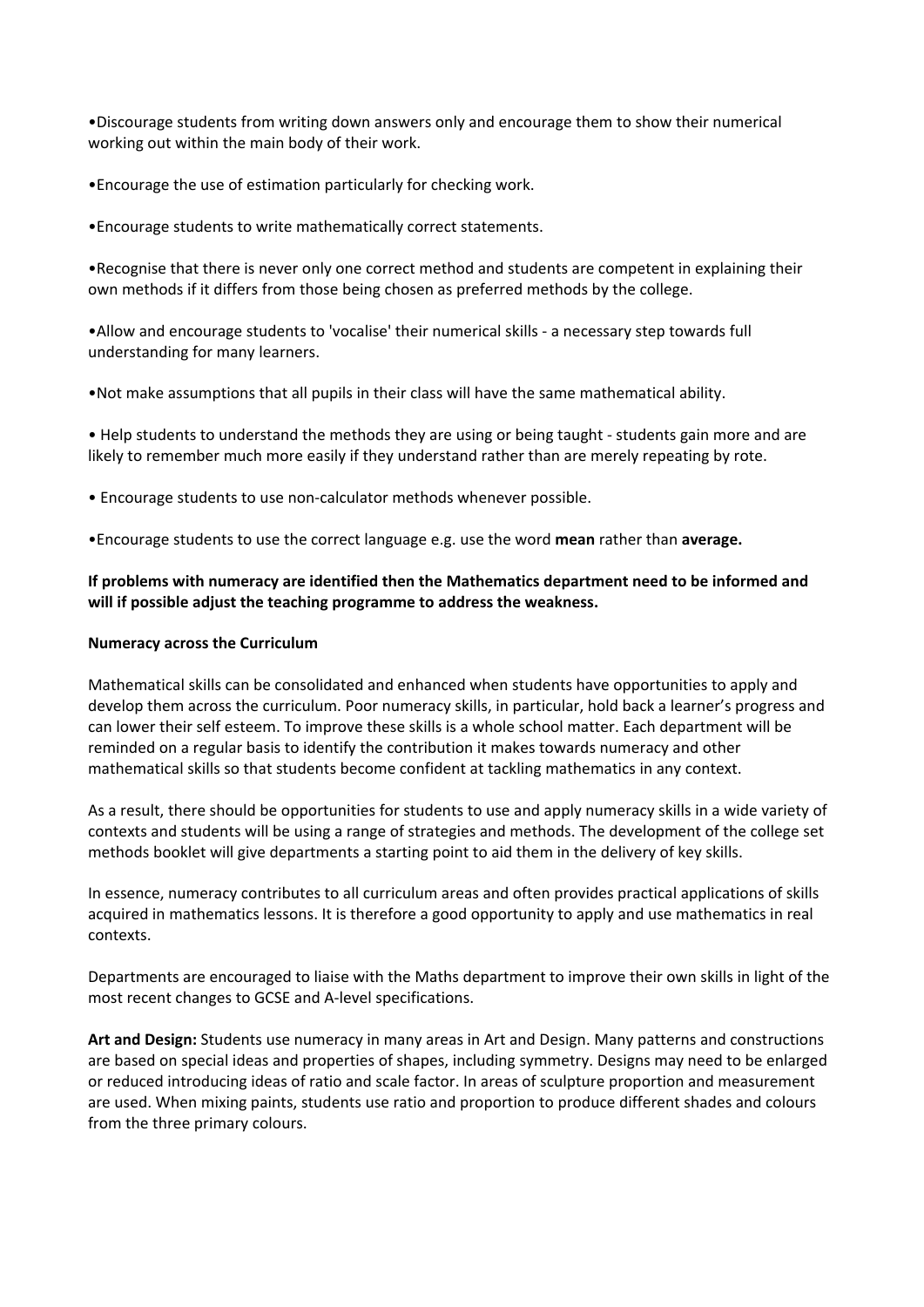**Business Studies/Economics:** Numeracy is an essential element of Business and Economics. Students use numeracy in both the creation and interpretation of graphs, charts and tables. Percentages are widely used in data comparisons. Students need to be able to estimate using mental calculations but they also need to be confident in the use of a calculator. Skills of analysis are involved when looking at primary and secondary data and in the scrutiny of questionnaire results. Students also use Excel spreadsheets. By applying numeracy skills to problems set in financial and other real life contexts, students also develop their financial capability and awareness of the applications of real life numeracy.

**Health and Social Care/Child Care:** Students use graphs, charts and measurement skills when learning about nutrition and read data when comparing actual and expected growth rates etc.

**Design Technology:** Measuring is used extensively in all areas of technology, involving the use of both metric and imperial units. When making models or constructions students work in millimetres and are required to measure accurately using this unit. The need for plans requires students to be able to produce scale drawings and be able to draw 2D representations of 3D shapes. Identifying and drawing plans and elevations of 3D shapes are also used when planning project work. In Food students require an understanding of proportion when working with and adapting recipes. Students also use percentages when identifying the nutritional content of different foods.

**English/Drama:** Mathematics lessons help to develop literacy skills by teaching mathematical vocabulary and technical terms and by requiring students to read and interpret problems and identify the mathematics necessary to solve the problem. It also requires students to explain their methods and strategies to others and present their findings and conclusions. Timelines are used to set a piece of work within its historical background and graphs can be used to show changes in the emotions of characters. English lessons may also provide non‐fiction texts in which mathematical information in the form of graphs, tables or charts may need to be interpreted and explained. In the Learning Resource Centre the Dewey classification of books is an excellent application of decimal ordering.

**Geography:** Numeracy is used in many aspects of learning in Geography. Scale, direction, ratio and distance are used in map reading. Graphs and charts are used in the interpretation of patterns and trends. Students also generate, analyse and present data through fieldwork investigations.

**History:** Numeracy is used in the interpretation and construction of timelines and chronology and when analysing numerical sources, for example, the military strength of countries at the start of World War One. Students use statistics when looking at economic changes. Graphs and tables are used in the presentation of evidence.

**Information and Communication Technology (ICT):** Students will apply numeracy in a variety of ways in ICT lessons. These include collecting and classifying data and entering it into software, producing graphs and tables, interpreting and explaining their results. When students use computer models they will use their ability to interpret numbers and identify patterns and relationships. When designing power point presentations or websites, students will use proportion and their knowledge of shape and space as well as an understanding of enlargement when changing the size of an object. Other numerical skills are used when using formula and formatting within Excel spreadsheets.

**Modern Foreign Languages (MFL):** Students use numeracy in MFL when learning to tell the time, calculating café bills, handling money, working on days and dates and doing simple arithmetic calculations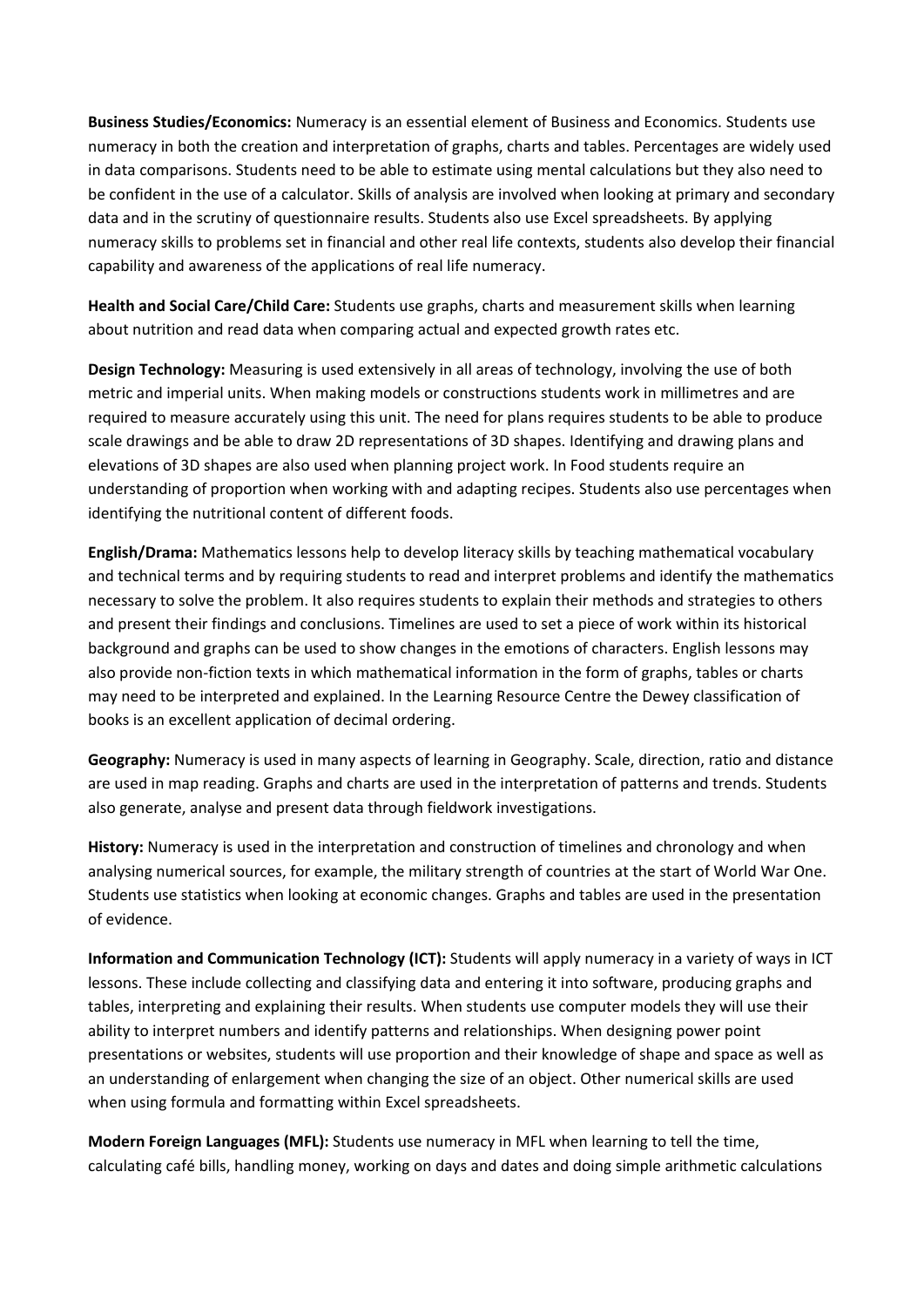involving addition, subtraction and multiplication. Work in MFL offers some students the additional opportunity they need to grasp the fundamentals of number work.

**Music:** The counting of time, beats and half beats are used extensively in Music, as are rhythms and rhythm patterns.

**Physical Education/Dance:** Athletic activities require measurement of height, distance, time, speed and symmetry. Movement and direction are used in areas of dance, gymnastics and ball games. Students also use their numeracy skills when evaluating their own performance over a period of time.

**Science:** Scientific investigations and experiments require students to use their numeracy skills to classify objects, accurately measure distances and quantities, estimate outcomes and quantities when required, recording results in tables and graphs. In Science, students will order positive and negative numbers, including decimals, calculate means of a set of data and calculate percentages of a quantity. At a higher level students will apply their algebra skills to substitute into formulae and rearrange scientific equations. Choosing an appropriate graph and being able to interpret data and make predictions will also take place in Science lessons.

**Religious Education and Social Sciences:** Timelines are utilised in both RE and the Social Sciences. The discussion of moral and social issues can lead to the use of primary and secondary data and the interpretation of graphs, charts and tables which enable students to make informed decisions and judgements and to recognise biased data and misleading representations. Primary and secondary quantitative data are used both in Sociology and Psychology. Graphs and tables are interpreted and analysed to enable students to draw valid conclusions and assess the reliability and validity of data. Psychology also involves the selection and application of appropriate non‐parametric statistical tests to secondary data. An essential topic is probability and significance and its interpretation, in order to avoid both Type 1 and Type 2 errors.

## **Numeracy and Literacy**

Linked to the ongoing enhancement of literacy across the curriculum at Bishop Milner, students should be made aware of the use of the words in a numerical context. Importantly they also need to be reminded that the same words might be used differently outside that context. A list of vocabulary with ambiguous meanings is detailed below:

| Word              | <b>Possible interpretation</b>   | <b>Mathematical interpretation</b>   |
|-------------------|----------------------------------|--------------------------------------|
| Average           | Estimate a general standard      | Used synonymously with               |
|                   |                                  | arithmetic mean; for a set of        |
|                   |                                  | discreet data this is the sum of     |
|                   |                                  | quantities divided by the number     |
|                   |                                  | of quantities                        |
| <b>Difference</b> | Being dissimilar, non-identical  | The result of subtraction            |
|                   |                                  |                                      |
| Even              | Level or smooth                  | A positive integer that is divisible |
|                   |                                  | by two                               |
| <b>Expression</b> | Intonation of voice or aspect of | A mathematical form expressed        |
|                   | face indicating emotion          | symbolically                         |